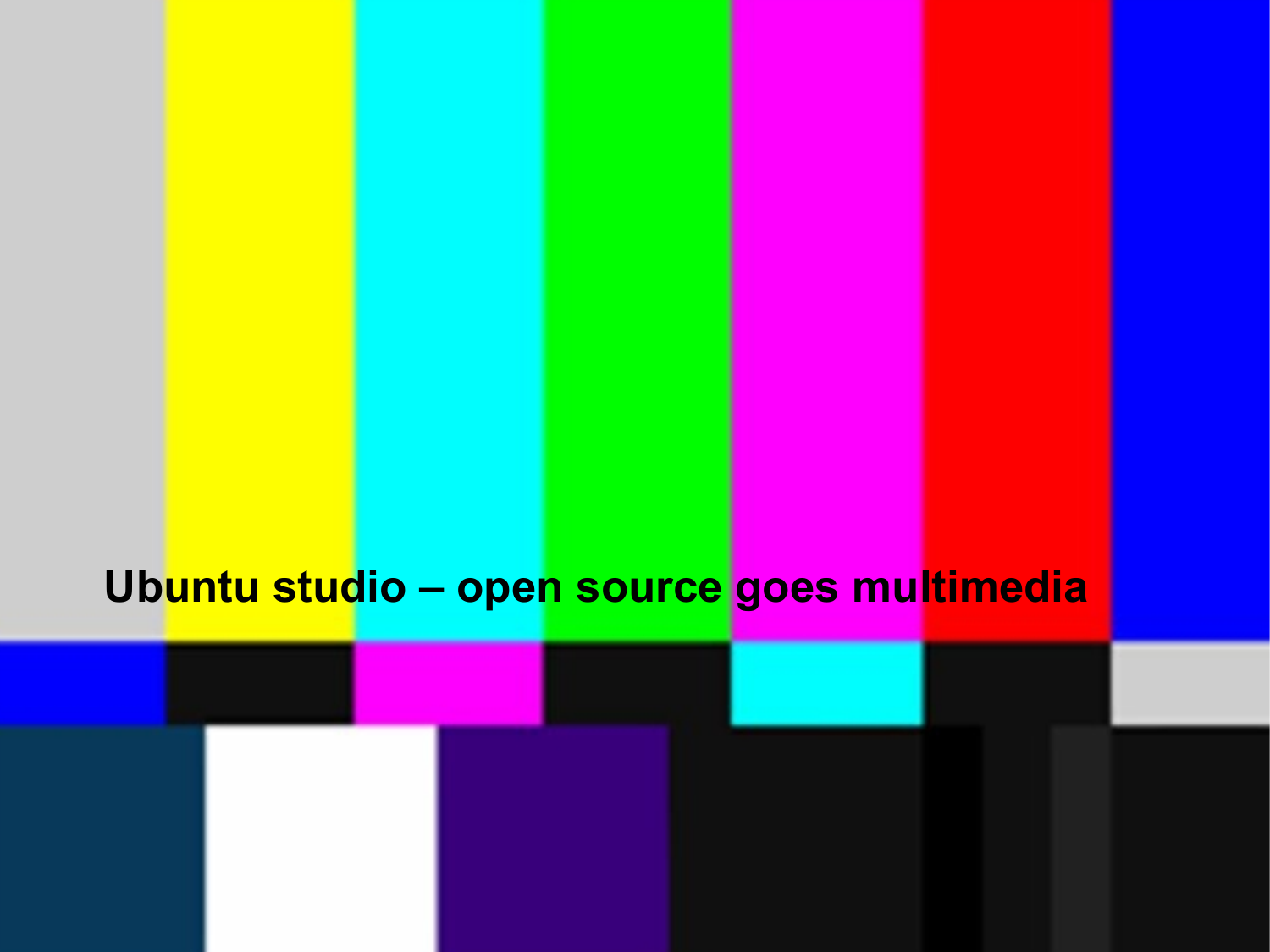### **Ubuntu studio**

### [www.ubuntustudio.org](http://www.ubuntustudio.org/)

**"We provide a suite of the best open-source applications available for multimedia creation"**

**What's inside Ubuntu Studio?**

<https://wiki.ubuntu.com/UbuntuStudio/PackageList>

Installation

download the iso image here: <http://ubuntustudio.org/downloads>

burn a dvd from the iso image HowTo here: <https://help.ubuntu.com/community/BurningIsoHowto>

'upgrade' ubuntu to ubuntu studio: <http://ubuntuforums.org/showpost.php?p=4665486&postcount=9>

in terminal: sudo apt-get update && sudo apt-get install ubuntustudio-desktop ubuntustudio-audio ubuntustudio-audio-plugins ubuntustudio-graphics ubuntustudio-video linux-rt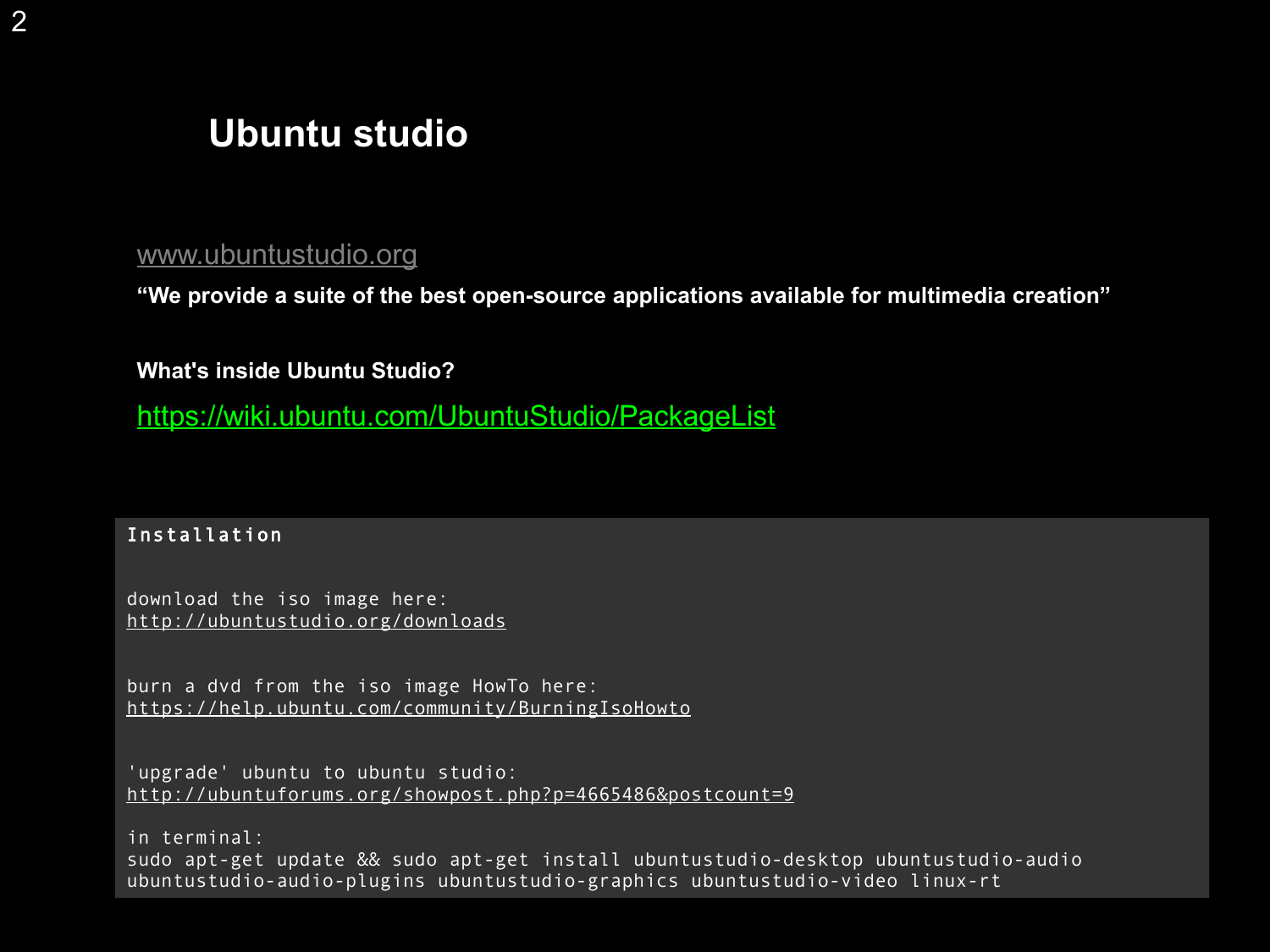## **GTK-RecordMyDesktop**

<http://recordmydesktop.iovar.org/about.php>

#### **TUTORIAL**

make a short video with a slide show made by 'g-thumb image viewer'.

open image folder in 'gThumb Image Viewer' open gtk-record my desktop select window or selct frame of recorded image start gThumb Image Viewer 'slide show' record + stop button in upper panel READY – watch your recorded video

tip: maybe try recording not the best video quality and/or smaller frame

#### Installation

name: gtk-recordmydesktop

with synaptic: recordmydesktop, gtk-recordmydesktop

open from menu: applications/sound & video

default output file: out.ogg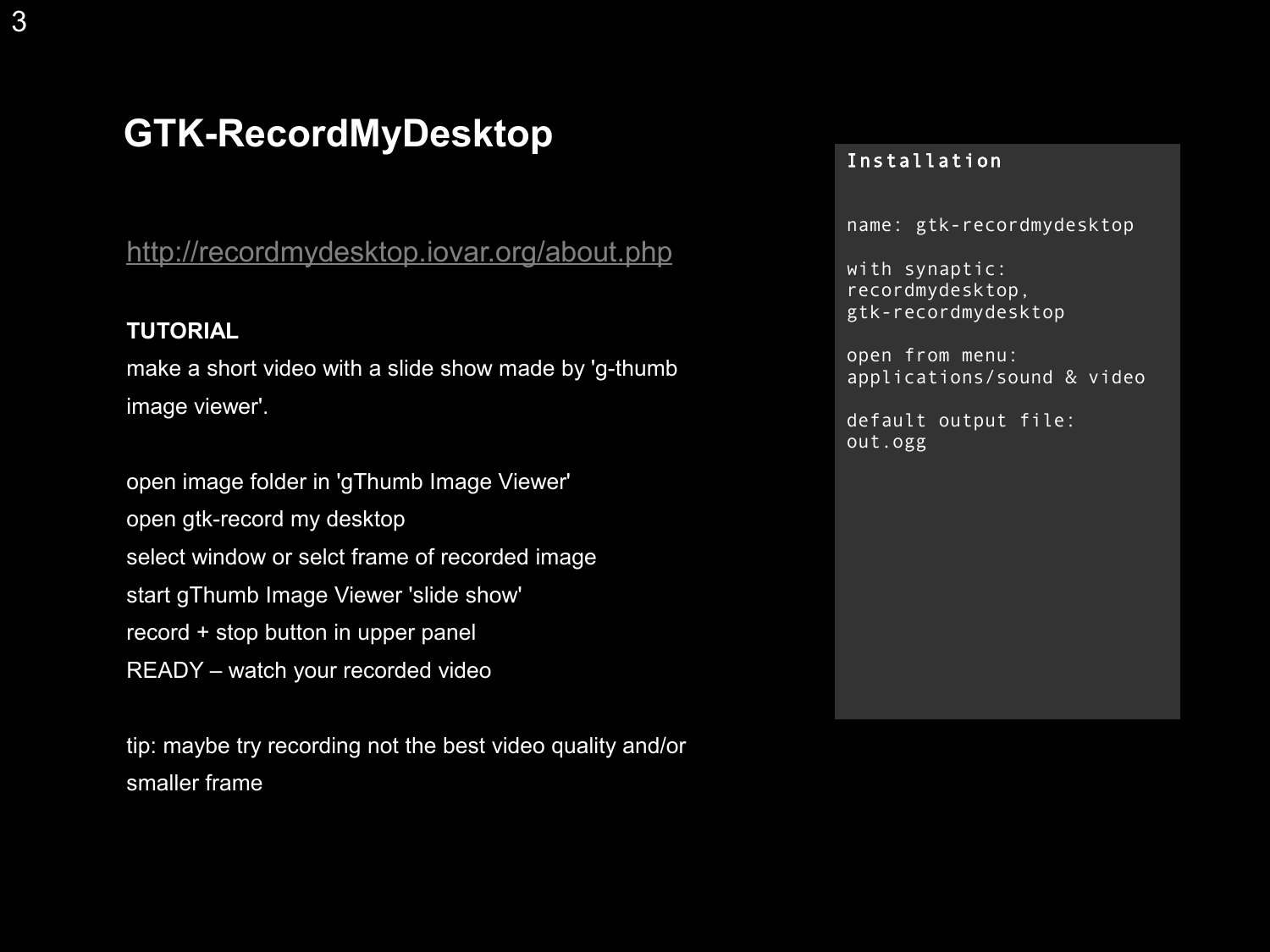## **THE GIMP**

### http://www.gimp.org/

### **TUTORIAL: animated gif with gimp**

select an image from image folder right klick / open with gimp image/ mode /should be RGB copy background layer Paths Tool / create a path around (close with 'enter') menu select / invert, edit / cut menu layers / copy 3 times place image on different position in each layer create background color – copy 3 times – layers under animated pics – merge visible menu Filter / Animation / Playback save as / name.gif / click animation READY – view in firefox

#### Installation

with synaptic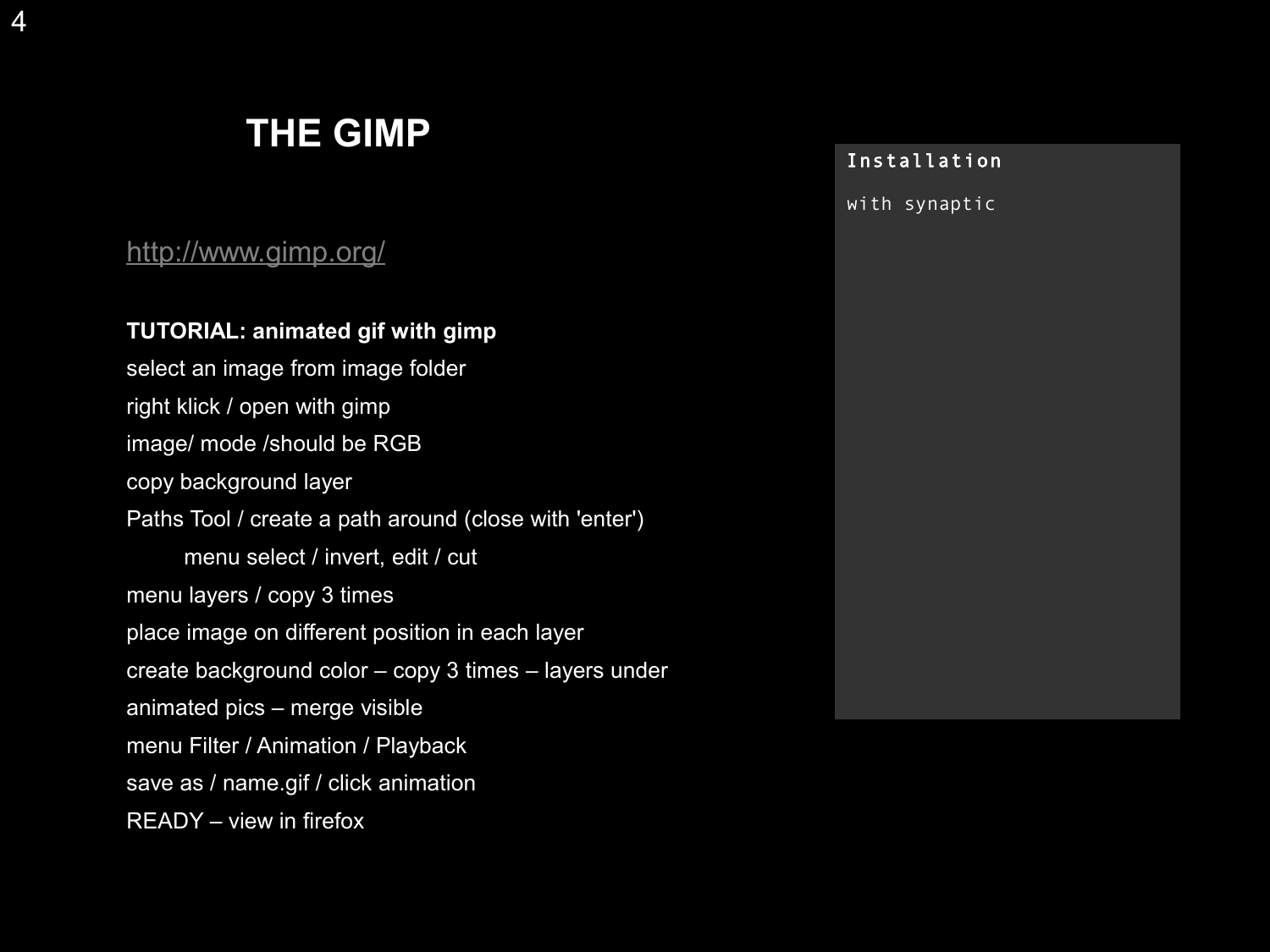# **AVIDEMUX**

#### Installation

with synaptic

<http://avidemux.sourceforge.net/>

**TUTORIAL: editing video/ avi files**

### **TUTORIAL:**

open avidemux open avi file edit: set in and out points resp. cut beginning and end file save as avi / copy (or choose AV codecs from dropdown menus)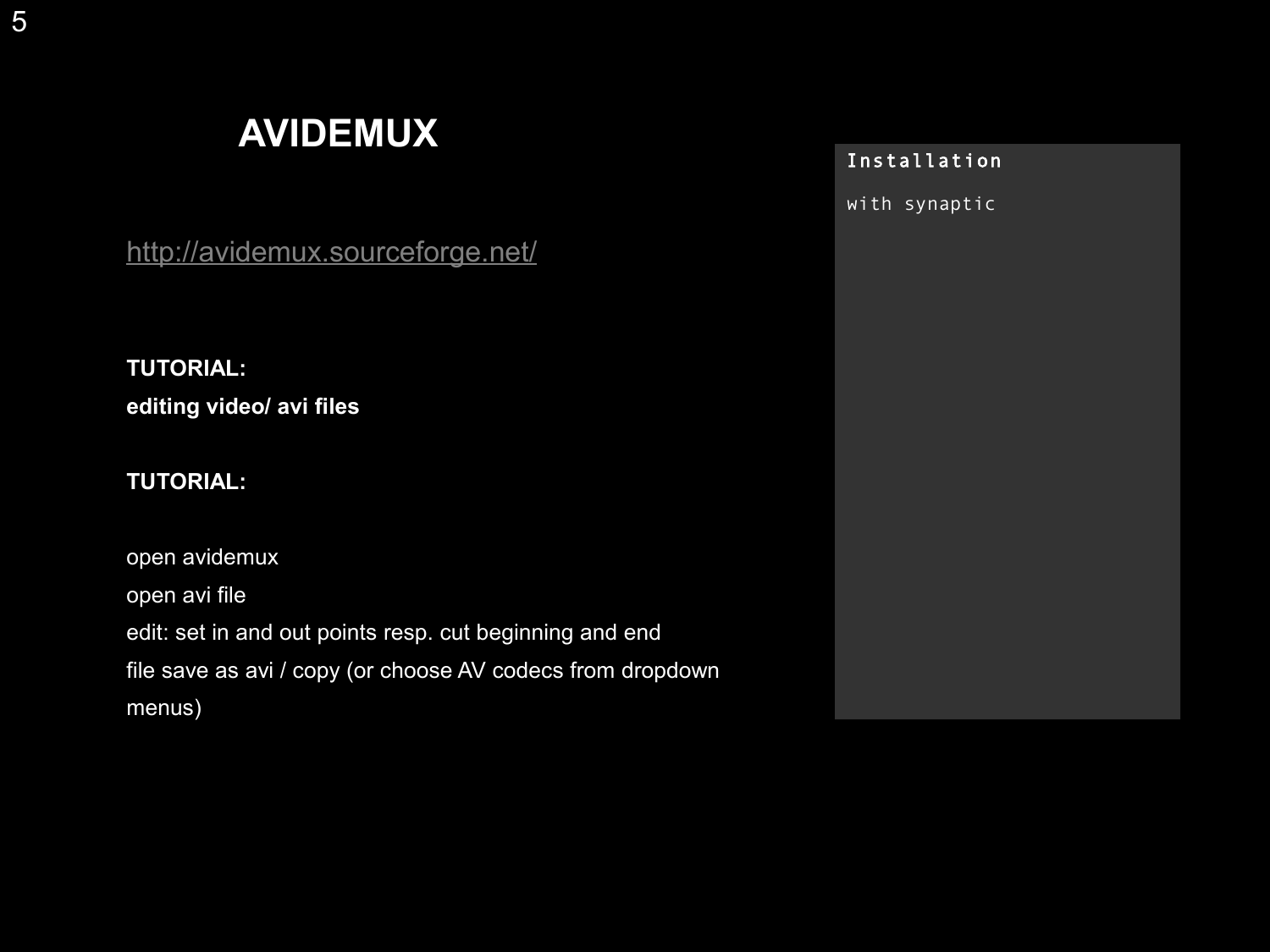## **Convert videos**

[http://en.linuxreviews.org/HOWTO\\_Convert\\_video\\_files](http://en.linuxreviews.org/HOWTO_Convert_video_files) http://wiki.transmission.cc/index.php/FOSS\_Codecs\_For\_Online\_Video:\_Usabili

why: filesize is too big for the Internet my editing software needs another fileformat my VJ software needs another type of format I want people to watch who can't play ogg, avi etc and and and

for use in terminal:

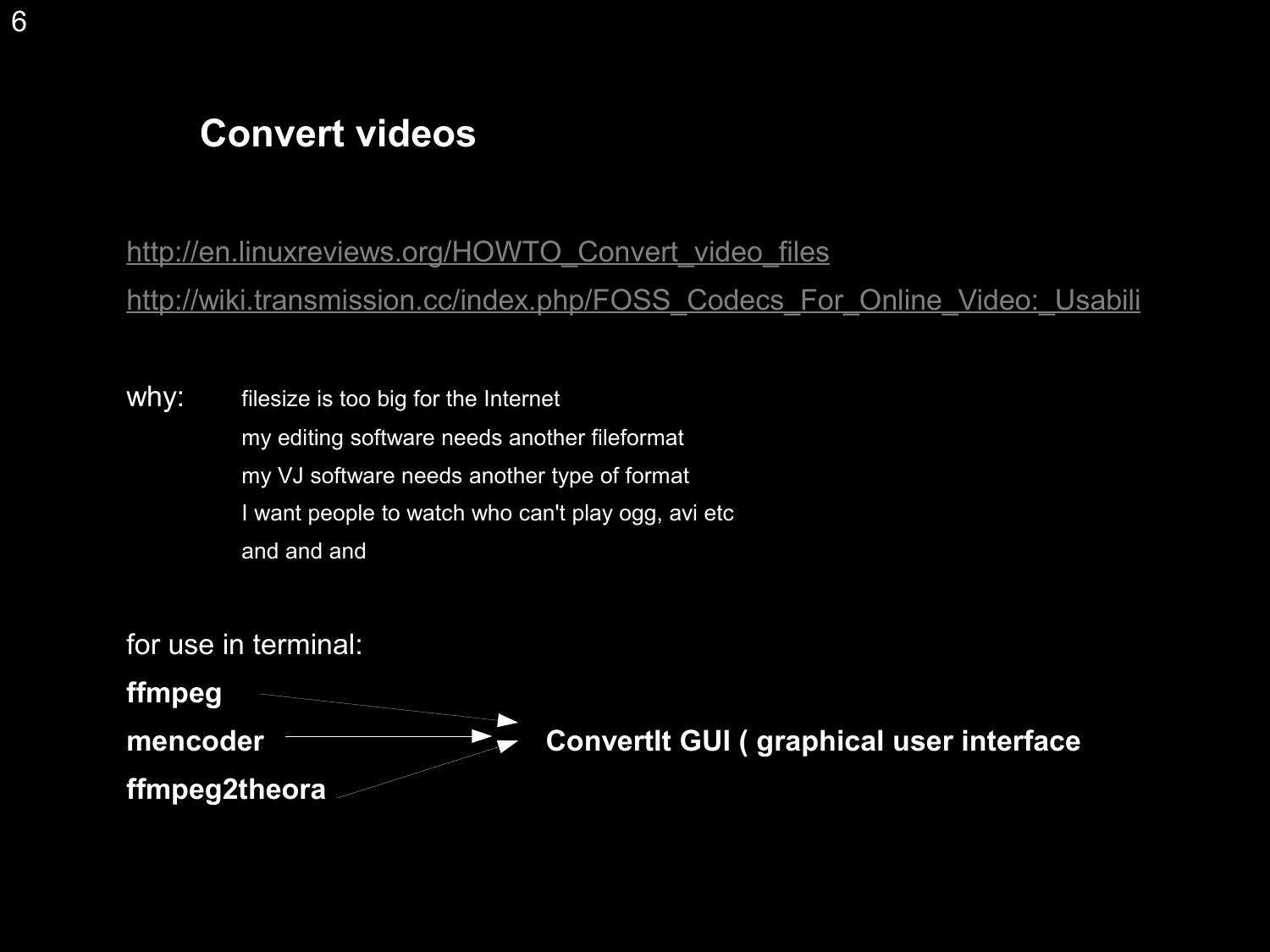## **FFMPEG**

<http://howto-pages.org/ffmpeg/>

#### **TUTORIAL:**

7

### **script for converting an ogg file to avi:**

for example our RecordMyDesktop file: out.ogg

Let's see what ffmpeg can tell us about this video: in terminal:

ffmpeg -i video.flv

ffmpeg -i out.ogg -vcodec mpeg4 -acodec mp3 -f avi out.avi

| ffmpeg  | ÆENT     | application                      |
|---------|----------|----------------------------------|
| ۴L      | $\equiv$ | <b>input</b>                     |
| -vcodec |          | = videocodec to use for encoding |
| -acodec | £w       | audiocodec to use for encoding   |
| 61      | -        | format of output                 |

#### Installation

with synaptic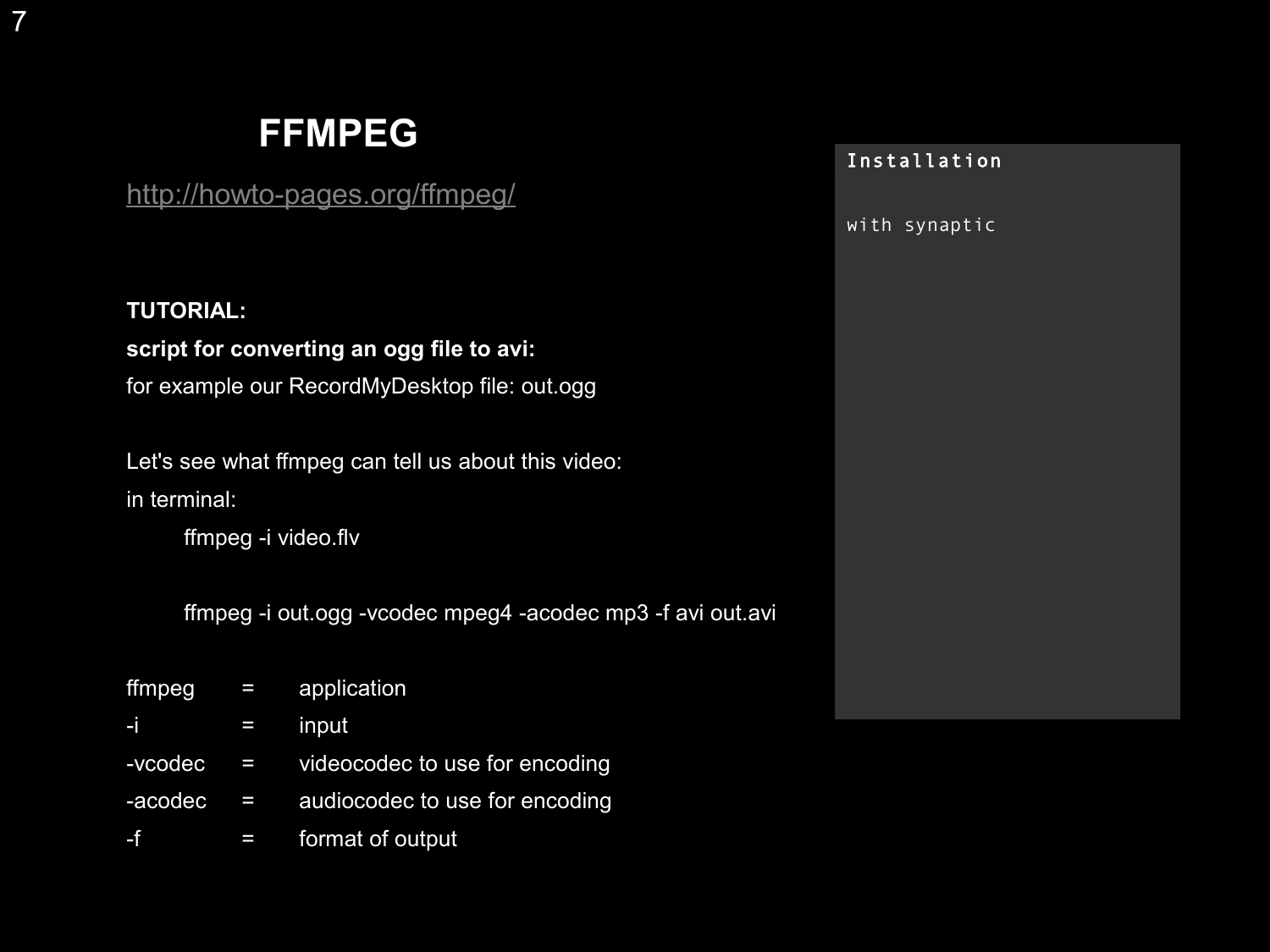## **MENCODER**

#### Installation

with synaptic

[http://www.wiki.csoft.at/index.php/MEncoder\\_Scripts](http://www.wiki.csoft.at/index.php/MEncoder_Scripts) [http://en.linuxreviews.org/HOWTO\\_Convert\\_video\\_files](http://en.linuxreviews.org/HOWTO_Convert_video_files)

### **TUTORIAL:**

### **a script to convert to smaller image- and filesize**

(web viewing quality: 10 fps, 320x240)

mencoder "xx.avi" -ofps 10 -ovc xvid -oac mp3lame -vf scale -zoom -xy \320 -xvidencopts fixed\_quant=20 -o "xx.AVI"

| xx.avi      |   | input file                                    |  |
|-------------|---|-----------------------------------------------|--|
| -ofps       | Е | frames per second                             |  |
| $-$ OVC     | I | codec for video output                        |  |
| -oac        | Τ | codec for audio output                        |  |
| -vf scale   | I | imagesize (-vf scale=720:576)                 |  |
| fixed quant | I | specifies "quality level" <1-31> 31 is lowest |  |
| $-O$        |   | output file                                   |  |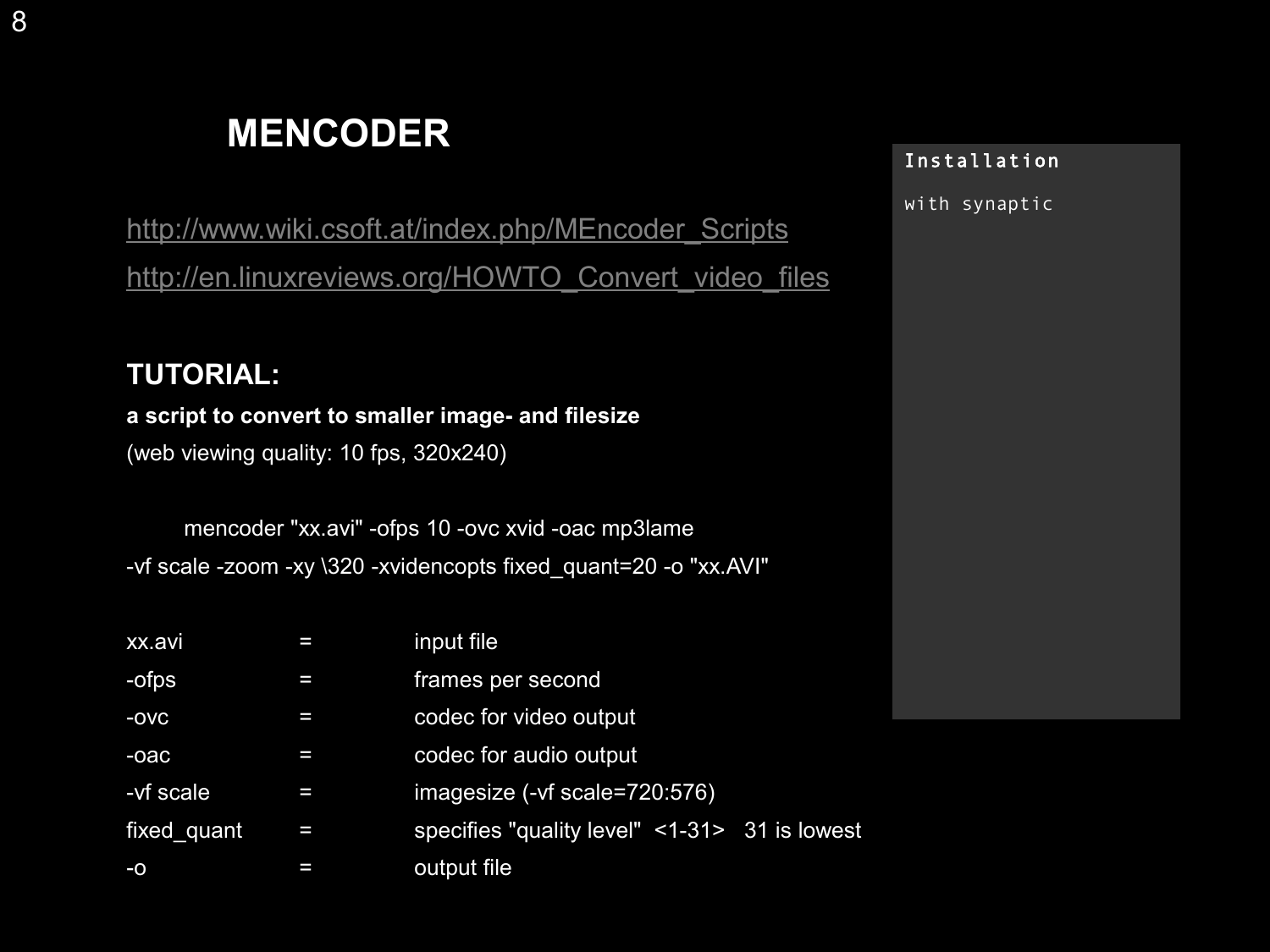## **FFMPEG2THEORA**

[http://www.v2v.cc/~j/ffmpeg2theora/examples.htm](http://www.v2v.cc/~j/ffmpeg2theora/examples.html)

**TUTORIAL:** 

**a script for converting a dvd TS\_video folder to ogg**

ffmpeg2theora -o output.ogg VTS\_01\_1.VOB

#### Installation

with synaptic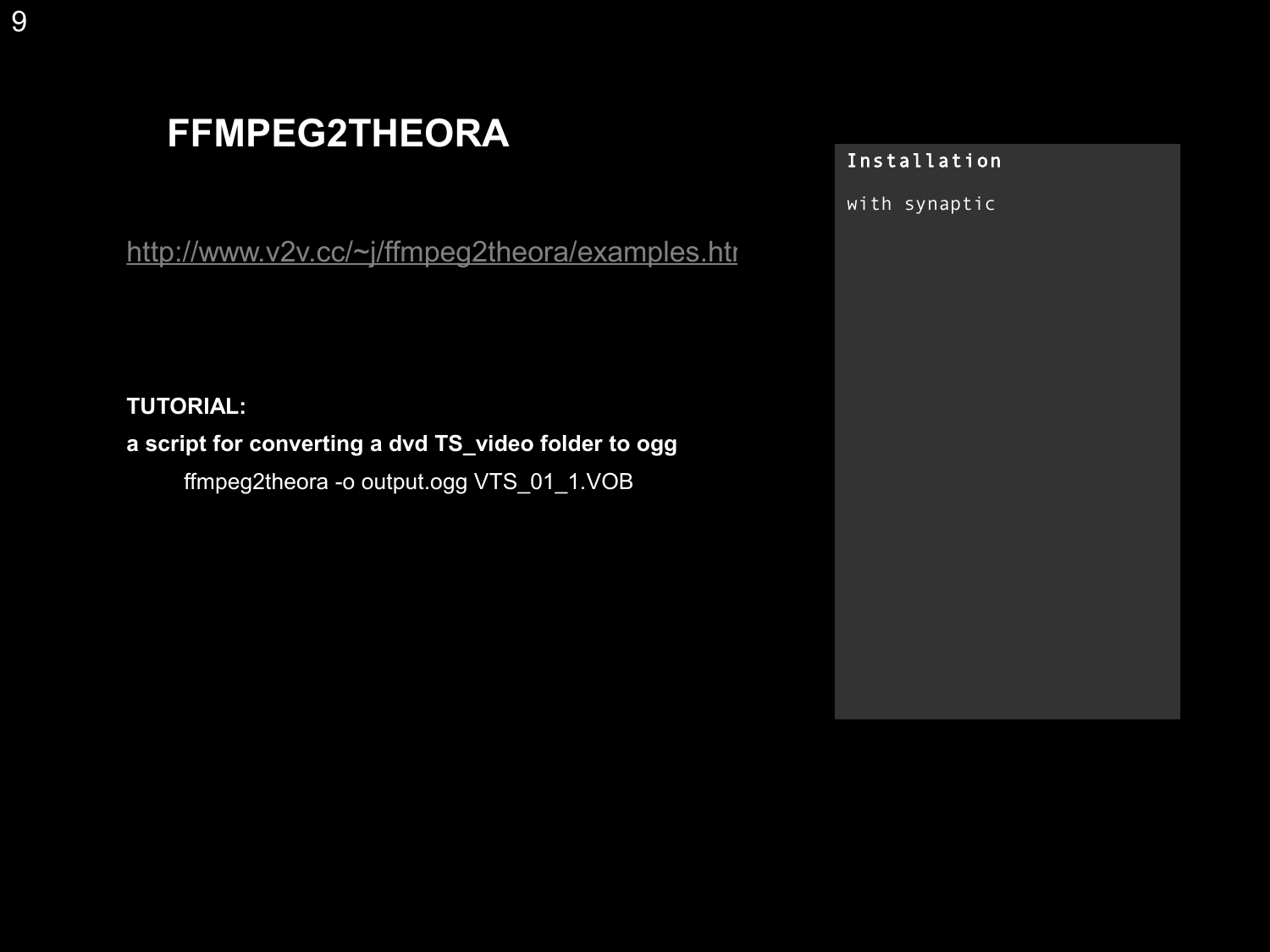## **CONVERTIT**

### http://www.sciallo.net/ConvertIT/IndiceEN.html

**"ConvertIT is a new mencoder \ffmpeg\ ffmpeg2theora ….GUI/ grafical user interface"**

#### Installation

....ConvertIT is only a interface, and so it is based on mencoder mplayer ffmpeg etc..and therefore needs these programs, install them from medibuntu repo" install HowTo here: http://ubuntuforums.org/showthread.php?t=567016

requirements: (gambas2\_runtime gambas2\_kde gambas2\_qt) comes with convertit in synaptic

ffmpeg ffmpeg4theora mencoder mplayer imagemagick

ad repository: sudo gedit /etc/apt/sources.list add: deb http://www.sciallo.net/UbuntuRepo/myrepo binary/ sudo apt-get update

install convertit with synaptic OPEN and USE :)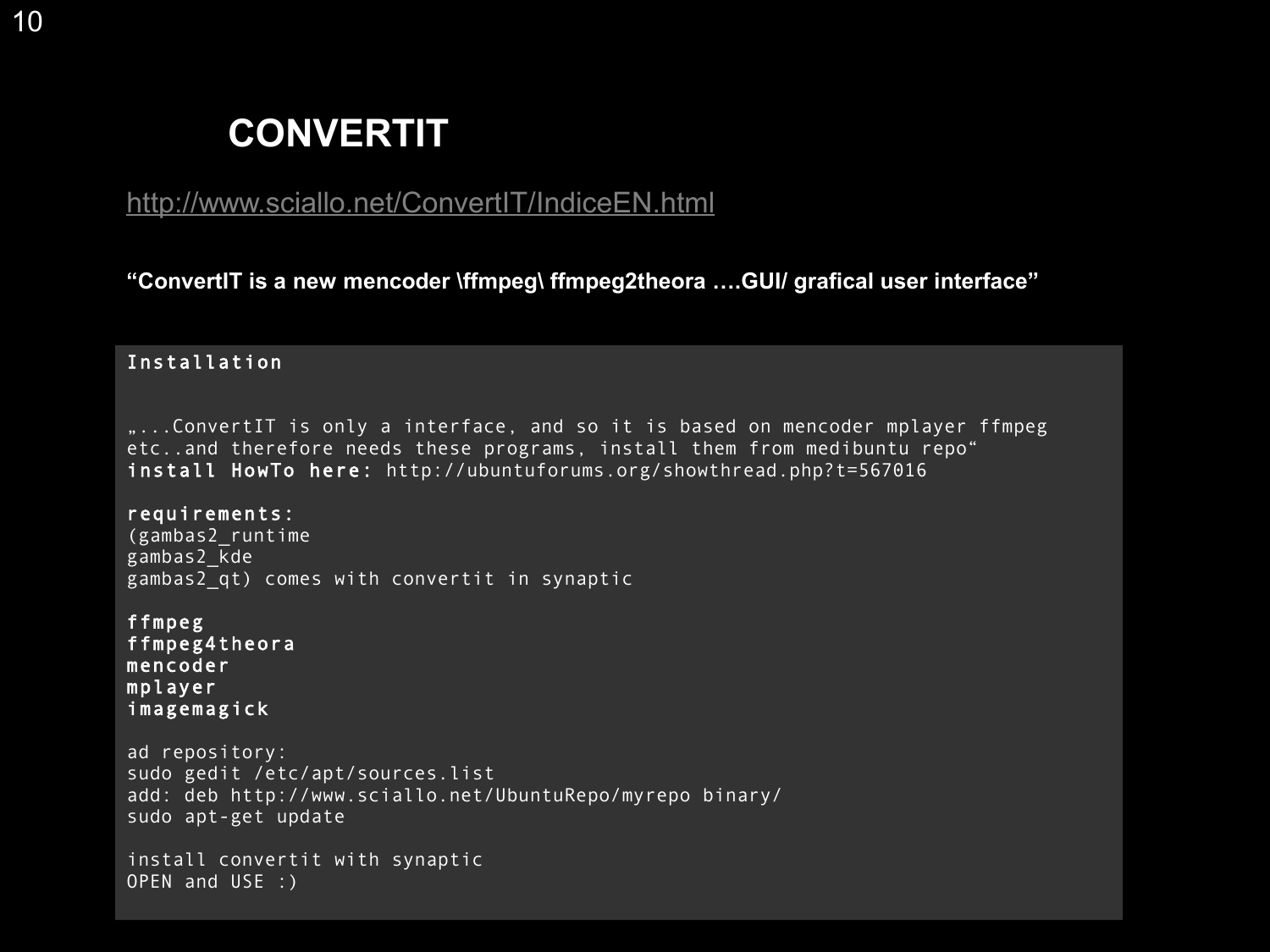## **CONVERTIT**

#### **TUTORIAL**

#### **script for converting a flash video to a mp3 soundfile:**

e.g. a youtube video

look in .mozilla/firefox/xxxxx.default/Cache/ name video.flv on Desktop

**open convertIt from applications/ sound & video**

search for 'Convertion Type' (SPECIAL: ANY -> MP3) 'Add File' name 'Output Folder' 'Convert'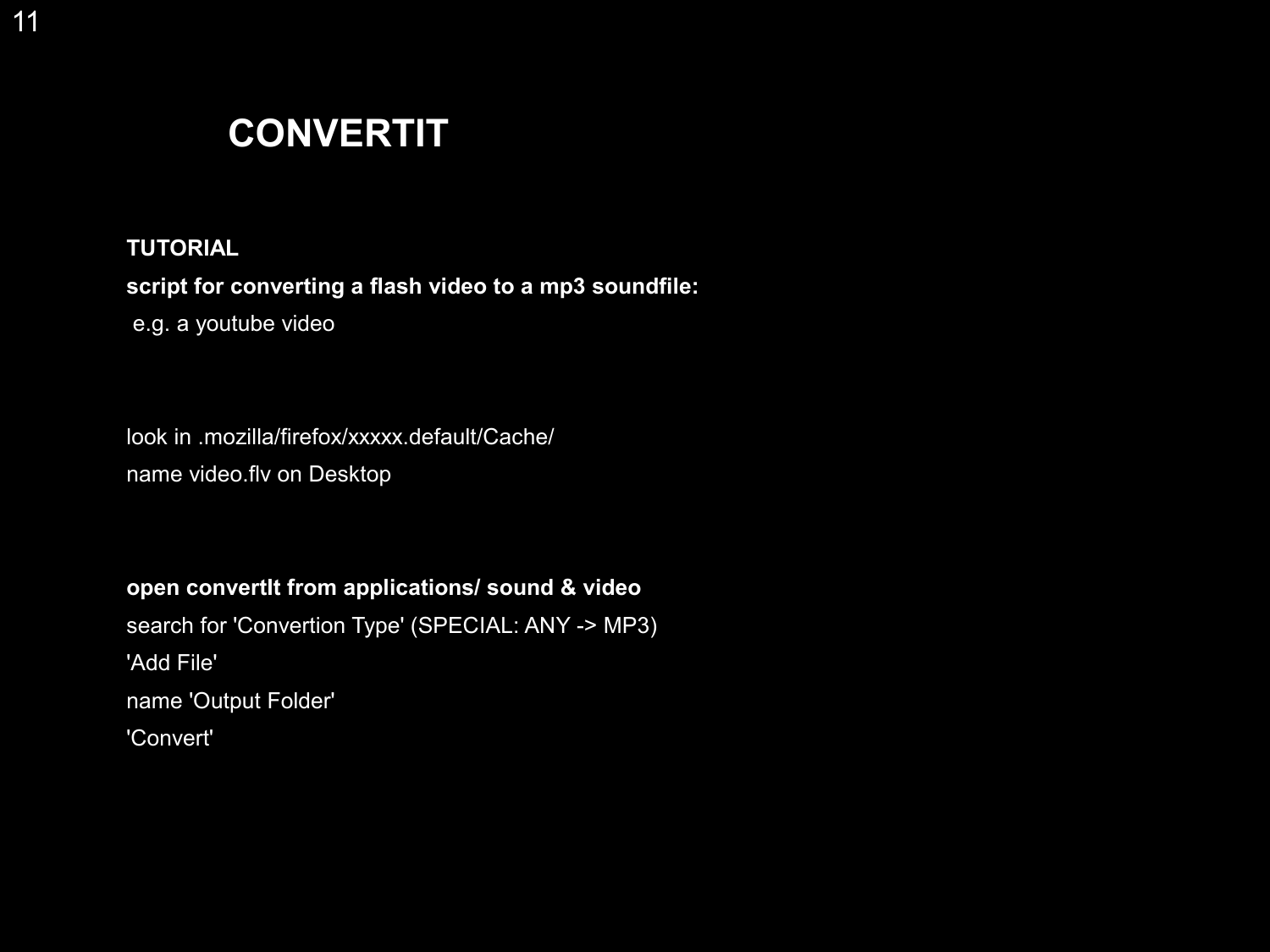# **LiVES**

### <http://en.wikipedia.org/wiki/LiVES>

<http://lives.sourceforge.net/>

#### Installation

download here: http://lives.sourceforge.net/index.php?do=downloads extract on desktop, read README file in extracted lives folder for Requirements Requirements Linux 2.x or BSD or openMosix or IRIX or OSX/Darwin (other UNIX untested) mplayer 0.90rc1+ compiled with jpeg support ImageMagick 5 perl 5+  $gtk+ 2.8+$ libjpeg62 gdk-pixbuf-loaders sox (recommended) transcode (recommended) mencoder (recommended) libmjpeg-tools (recommended) xmms (optional) cdda2wav (optional) found in synaptic: mplayer 2:1.0 = installed imagemagick 7:6 = installed libperl5.8 = installed gtk2-engines -theme engines for  $GTK+2.x$  = installed libjpeg62 = installed libgdk-pixbuf2 **install** sox (Swiss army knife of sound processing) install transcode install libgtk2.0-dev install sudo apt-get install build-essential mencoder = installed libmjpegtools0c2a = installed in terminal: cd into lives directory: ./configure && make install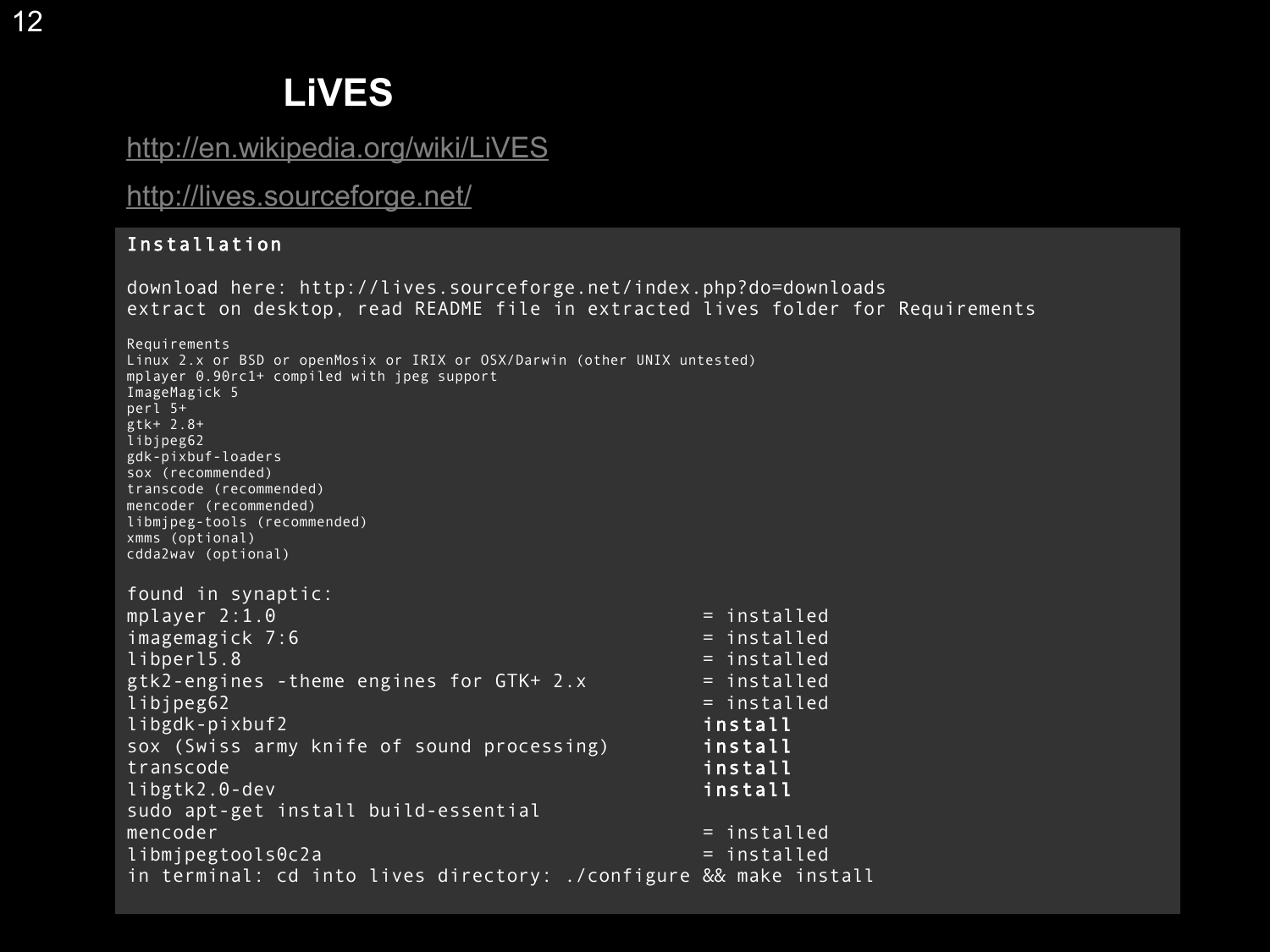## **LiVES**

**You can use the following keys during playback to control LiVES:-**

Recordable keys (press 'r' before playback to make a recording)

| -------------------- |                                           | Other playback keys |                 |  |  |  |
|----------------------|-------------------------------------------|---------------------|-----------------|--|--|--|
| ctrl-left            | skip back                                 |                     |                 |  |  |  |
| ctrl-right           | skip forwards                             |                     |                 |  |  |  |
| ctrl-up              | faster/increase effect                    | р                   | play all        |  |  |  |
| ctrl-down            | slower/decrease effect                    | У                   | play selection  |  |  |  |
| ctrl-enter           | reset frame rate                          | q                   | stop            |  |  |  |
| ctrl-space           | reverse direction                         |                     |                 |  |  |  |
| ctrl-backspace       | freeze frame                              | f                   | fullscreen      |  |  |  |
| n                    | nervous                                   | S                   | separate window |  |  |  |
|                      |                                           |                     |                 |  |  |  |
| ctrl-page up         | previous clip                             | d                   | double size     |  |  |  |
| ctrl-page down       | next clip                                 | g                   | ping pong loops |  |  |  |
|                      |                                           |                     |                 |  |  |  |
| ctrl-1               | toggle real-time effect 1                 |                     |                 |  |  |  |
| ctrl-2               | toggle real-time effect 2                 |                     |                 |  |  |  |
|                      | etc                                       |                     |                 |  |  |  |
| ctrl-0               | real-time effects off                     |                     |                 |  |  |  |
|                      |                                           |                     |                 |  |  |  |
| $\mathsf k$          | grab keyboard for last activated effect   |                     |                 |  |  |  |
| m                    | switch effect mode (when effect has keybo |                     |                 |  |  |  |
|                      |                                           |                     |                 |  |  |  |
| $\mathsf X$          | swap background/foreground                |                     |                 |  |  |  |
| f1                   | store/switch to clip mnemonic 1           |                     |                 |  |  |  |
| f2                   | store/switch to clip mnemonic 2           |                     |                 |  |  |  |
|                      | etc                                       |                     |                 |  |  |  |
|                      |                                           |                     |                 |  |  |  |